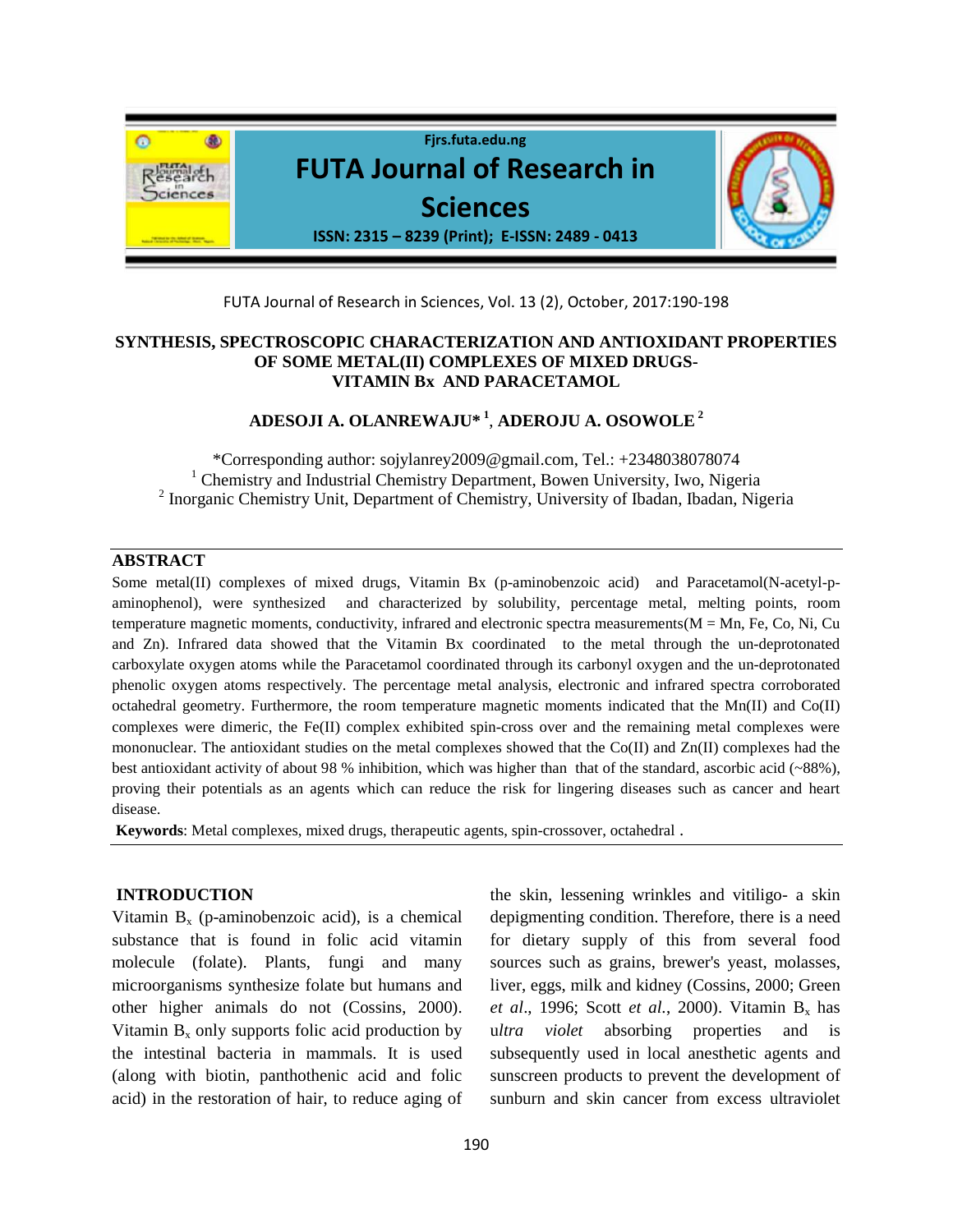light exposure (Levee *et al*., 1981; Ludwig, 1991; Zarafonetis *et al*., 1988). However, it is now seldom used as sunscreen products because it had been discovered from animal studies with Vitamin  $B_x$  in the early 1980s that there may be an increased risk of *ultra viole*t cellular damage (Levee *et al*., 1981; Osgood *et al*., 1982).

Paracetamol is chosen as the second ligand due to its mild analgesic and weak anti-inflammatory activity(Larson *et al.*, 2005). Furthermore being a phenolic molecule, it has good antioxidant properties which could be utilized in developing metallo-drugs for treatment of pain, essential metal and vitamin deficiencies (Osowole *et al.*, 2014; Roberts and Morrow, 2001).

Thus, the objectives of this work are to design and characterize mixed drug metal complexes of Vitamin Bx and Paracetamol, with potential antioxidant properties. Secondly, assess the suitability of Vitamin Bx and Paracetamol as ligands in forming metal complexes with spincrossover, antiferromagnetism and ferromagnetism by room temperature magnetic moment measurements; and predicting the geometry of the metal complexes based on IR and electronic spectroscopic analysis. These compounds are new, and a continuation of the research activities of our group on the design of potent metallo-drugs as chemotherapeutic agents in pain management and essential metal/vitamin deficiencies (Agbaje *et al*., 2015; Osowole *et al*., 2014; Osowole *et al*., 2015a; Osowole *et al*., 2015b)

# **MATERIALS AND METHODS Materials and Reagents**

Reagent grade para-aminobenzoic acid, DPPH (1,1-diphenyl-2-picryl-hydrazyl), ascorbic acid, manganese(II) sulphate monohydrate, iron(II) sulphate heptahydrate, cobalt(II) chloride hexahydrate, nickel(II) chloride hexahydrate,  $copper(II)$  sulphate pentahydrate and  $zinc(II)$ sulphate heptahydrate were obtained from Aldrich and BDH chemicals, while Paracetamol was freely collected from Bentos pharmaceutical products

limited, new garage, Ibadan, Nigeria and were used as received. Solvents were purified by distillation.

### **SYNTHESIS**

# **Preparation of [Mn(HL)(HL<sup>1</sup> )SO4] and other metal complexes:**

The metal (II) complexes were synthesized according to the procedure of Agbaje *et al*., (2015). 0.57 g  $(4.16 \times 10^{-3} \text{ moles})$  of Vitamin Bx, (HL) and  $0.63$  g  $(4.16 \times 10^{-3} \text{ moles})$  of Paracetamol,  $(HL<sup>1</sup>)$  were dissolved in 20 mL of methanol. To the resulting homogenous solution, 0.70 g (4.16 x  $10^{-3}$  moles) of the Mn(II) sulphate monohydrate was added while stirring at room temperature. After stirring for 30 minutes, the solution was buffered with 8-9 drops of concentrated ammonia up to pH of 9. The resulting homogenous solution was left on continuous stirring for 3 hours during which the product formed. The white precipitate obtained was filtered, washed with methanol and dried over silica gel. The same procedure was used for the preparation and isolation of Fe(II), Cu(II), Zn(II) complexes from their sulphate salts; and Co(II), Ni(II) complexes from their chloride salts respectively.

### **Physical measurements**

The *UV*-visible spectra of the metal complexes were recorded using *UV*-1800/SHIMADZU *UV* spectrophotometer personal computer (PC) scanning and infrared spectra were recorded on a CARY 630 FTIR in the range  $4000-650$  cm<sup>-1</sup>. The room temperature magnetic moment susceptibilities measurement were determined using a Sherwood susceptibility balance MSB Mark 1 at 299 K and diamagnetic corrections were calculated using Pascal's constant. The melting points and decomposition temperature were determined using Stuart SMP 10 machine while molar conductivity measurement of  $1x 10^{-3}$  M solutions of DCM (dichloromethane) were obtained using DDS-307A conductivity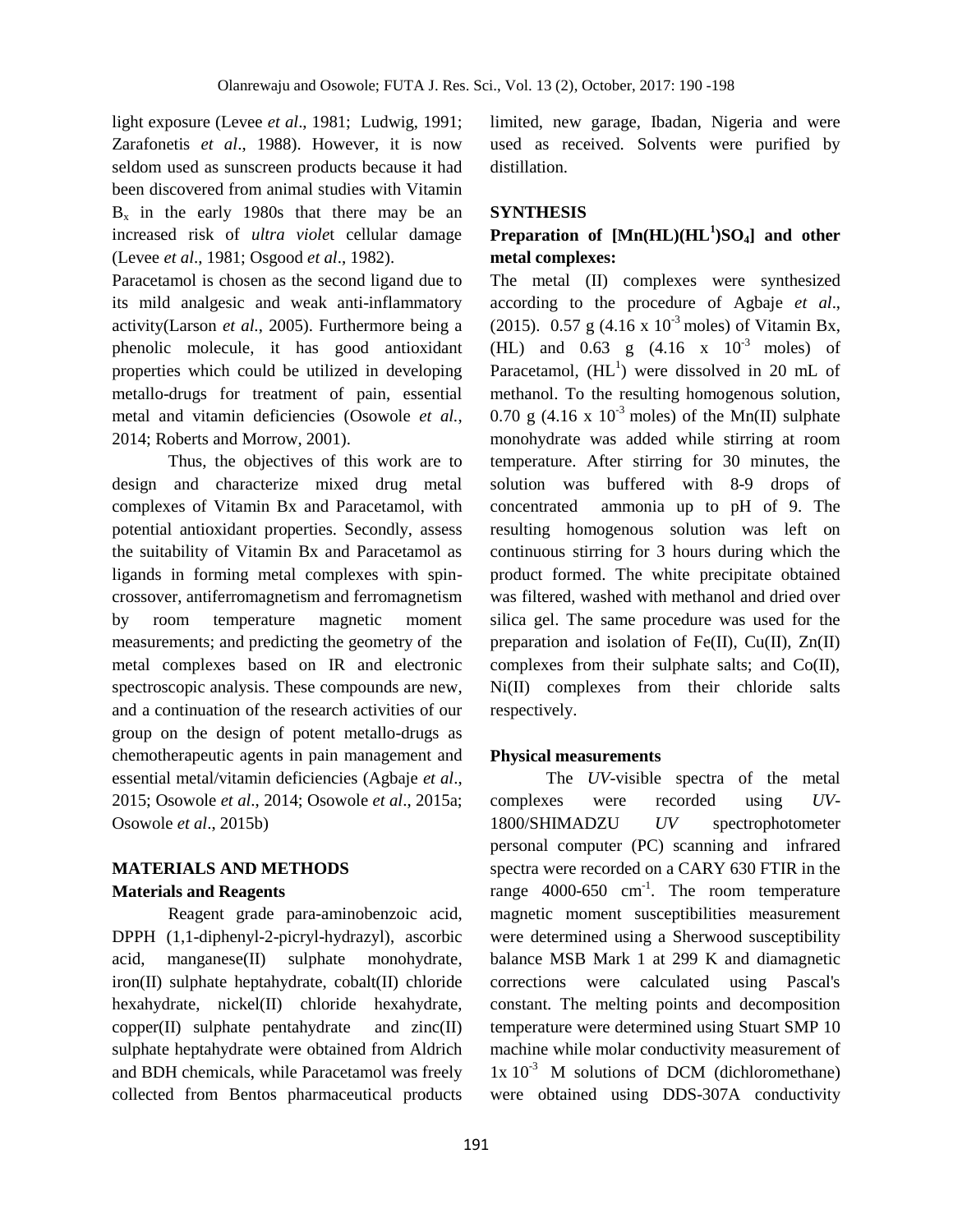meter, and percentage metal was determined using EDTA by complexometric titration.

### **Antioxidant assay**

The antioxidant activities of Vitamin Bx, Paracetamol and their metal complexes were studied spectrophotometrically by DPPH method. DPPH(1,1-diphenyl-2-picryl-hydrazyl) dissolves in DMSO to give a violet solution, which, upon reduction by an antioxidant, changes to yellow. A solution of 0.4 mM DPPH in DMSO was prepared and 1.0 mL of this solution was mixed with 1.0 mL DMSO solutions of the metal(II) complexes with a single concentration of 100  $\mu$ g mL<sup>-1</sup>. The reaction mixture was stirred thoroughly and left in the dark at room temperature for 30 min. The absorbance of the mixture was measured spectrophotometrically at 517 nm. Ascorbic acid (vitamin C) was used as the standard drug. The actual decrease in absorption was measured against that of the control. All tests and analyses

were run in triplicate and the results obtained were averaged, and percentage scavenging inhibition of DDPH ability was expressed as:

% scavenging inhibition =  $\{(Ac - As)/Ac\}$  x 100.........................................(1)

where Ac is the absorbance of DPPH radical  $+$ dimethylsulphoxide, and As is the absorbance of DPPH radical + sample [test samples/standard].

# **RESULTS AND DISCUSSION**

#### **Analytical data**

The reaction of Vitamin  $B_x$  (HL) and Paracetamol  $(HL<sup>1</sup>)$  with the hydrated metal(II) sulphates (Mn, Fe, Cu, Zn) and chlorides (Co, Ni) respectively produced coloured complexes of low to good yields (10-70%) according to the generalized equations below:

 $MSO_4.aH_2O + HL + HL<sup>1</sup> \rightarrow$ )SO4] + bH2O .........................(2) where  $M = Mn$ ,  $a = b = 1$ ;  $M = Fe$ ,  $a = b = 7$ ;  $M = Cu$ ,  $a = b = 5$ ;  $M = Zn$ ,  $a = b = 7$ )  $MCl_2.cH_2O + HL + HL<sup>1</sup> \rightarrow$ )Cl2] + dH2O ...........................(3) (where  $M = Co = Ni$ ,  $c = d = 6$ )

All the metal complexes had expected colour due to d-d transition, and the Zn(II) complex was expectedly white due to its  $d^{10}$ configuration. The ligands, Vitamin Bx and Paracetamol melted at  $188-190^{\circ}$ C, while their metal(II) complexes decomposed in the range  $212-252$  °C, due to coordination.

The formation of the metal complexes was corroborated by formulated masses, since experimental values of the percentage metal analysis were very close to the theoretical values. In addition, the presence of metal-ligand bands in the IR and solid reflectance spectra of the metal complexes, and its absence in the spectra of both Vitamin Bx and Paracetamol, also confirmed coordination.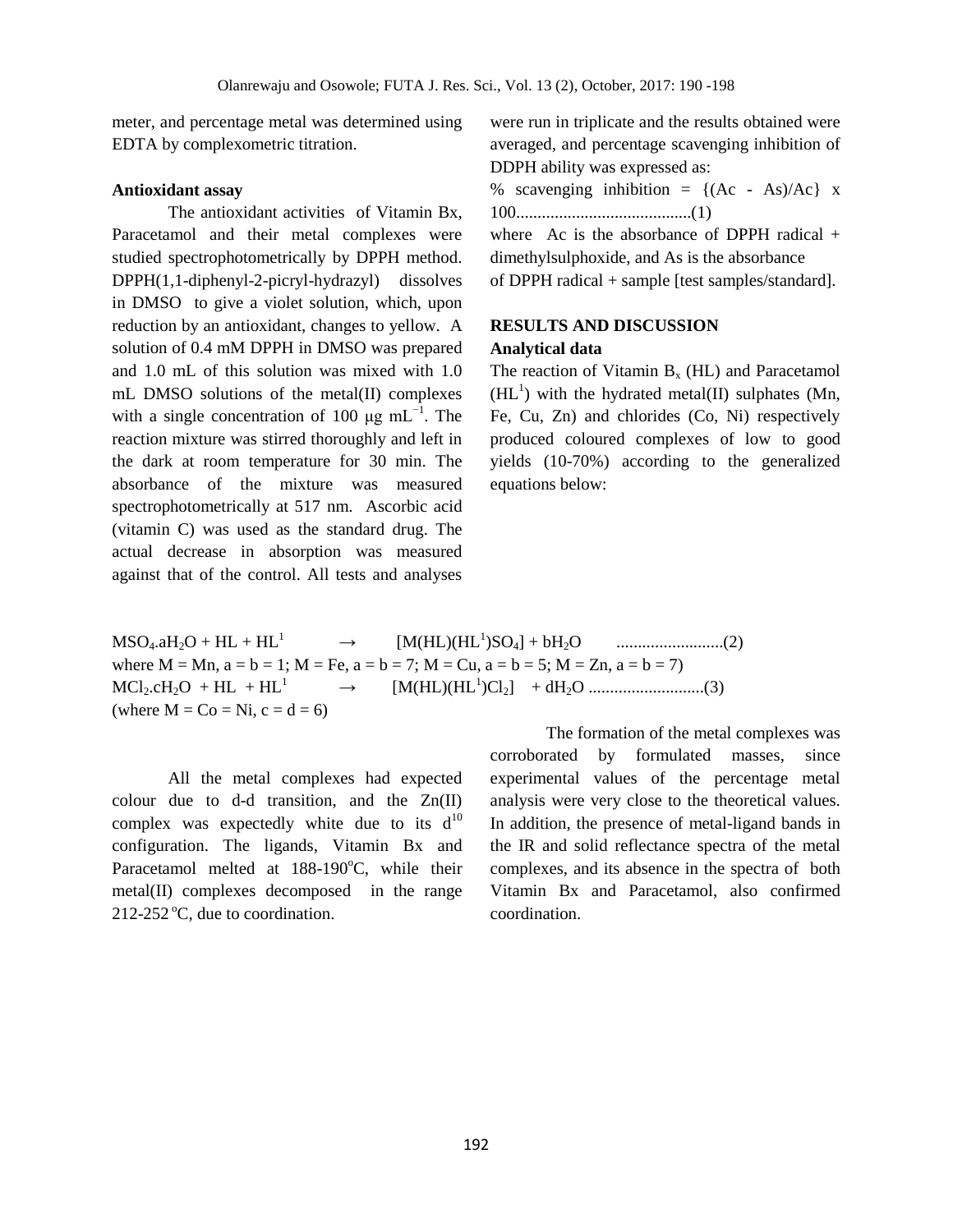Olanrewaju and Osowole; FUTA J. Res. Sci., Vol. 13 (2), October, 2017: 190 -198

| Complexes            | Formula | Colour    | ັ<br>M.Pt       | % yield                  | %Metal       | $\mathbf{A}_{\mathbf{m}}$ | ueff. |
|----------------------|---------|-----------|-----------------|--------------------------|--------------|---------------------------|-------|
|                      | mass    |           | $({}^{\circ}C)$ |                          | Theo.(Exp)   |                           | (B.M) |
| HL                   | 137.14  | Off-white | 188-190         | $\overline{\phantom{a}}$ |              | ۰                         | D     |
| $HL^1$               | 151.15  | White     | 170-172         |                          |              | ۰.                        | D     |
| $[Mn(HL)(HL1)SO4]$   | 439.25  | White     | 218*            | 30.0                     | 12.53(12.54) | 21.0                      | 0.7   |
| $[Fe(HL)(HL1)SO4]$   | 440.16  | Brown     | 228*            | 30.0                     | 12.73(12.77) | 20.9                      | 3.8   |
| $[Co(HL)(HL^1)Cl_2]$ | 418.22  | Brown     | $212*$          | 10.0                     | 14.11(14.16) | 21.1                      | 5.95  |
| $[Ni(HL)(HL^1)Cl_2]$ | 418.00  | Green     | $214*$          | 40.0                     | 14.06(14.09) | 21.2                      | 3.1   |
| $[Cu(HL)(HL1)SO4]$   | 447.85  | Green     | $237*$          | 70.0                     | 14.59(14.29) | 21.2                      | 2.30  |
| $[Zn(HL)(HL1)SO4]$   | 449.68  | White     | $252*$          | 50.0                     | 14.48(14.82) | 21.2                      | D     |

**Table 1:** Analytical data of the ligands and their metal(II) complexes

 $HL = Vitamin Bx$ ;  $HL^1 = Paracetamol$ ;  $M(pt = Melting point; * = decomposition temperature; Theo. =$ Theoretical; Exp = Experimental;  $\Delta m =$  Molar conductance ( $\Omega^{-1}$ cm<sup>2</sup>mol<sup>-1</sup>);  $\mu$ eff = effective magnetic moment;  $B.M = Bohr$  Magneton;  $D = Diamagnetic$ 

# **Solubility and molar conductance measurements**

The complexes were insoluble in diethyl ether, slightly soluble in methanol and ethanol but showed good solubility in DMSO and water. The metal complexes had molar conductivities values in the range 20.9 - 21.2  $ohm^{-1}cm^2mol^{-1}$  in dichloromethane(DCM) confirming their covalent nature, since values in the range 60 - 118 ohm  $\rm{1cm}^2$ mol<sup>-1</sup> is expected for 1:1 electrolyte (Ekennia *et al*.; 2015).

#### **Electronic spectra and magnetic moments**

The electronic spectra of the compounds were presented in Table 2. Their ultraviolet spectra were characterized by strong absorption bands  $27,320 - 29,240$  cm<sup>-1</sup>,  $32,360 - 39,400$  cm<sup>-1</sup> and 40,000 - 40,920 cm<sup>-1</sup> assigned to  $n \rightarrow \pi^*$ ,  $\pi \rightarrow \pi^*$ and charge transfer respectively. The Mn(II) complex exhibited a strong absorption band at 24,150 cm<sup>-1</sup> ( $\varepsilon$  = 500) assigned to <sup>2</sup>T<sub>2g</sub>  $\rightarrow$  <sup>2</sup>A<sub>1g</sub> transition, of a low spin octahedral geometry. An observed room temperature moment of 0.7 B.M, instead of an expected value of ~2.0 B.M was suggestive of a dimeric structure with strong antiferromagnetism operating through a Mn-Mn bond ( Saha *et al*., 2000).

The Fe(II) complex on the contrary, had two absorption bands at 16,780 cm<sup>-1</sup> ( $\varepsilon$  = 300) and

21,070 cm<sup>-1</sup> ( $\varepsilon$  = 500) typical of high spin and low spin octahedral geometry and were assigned to  ${}^{5}T_{2g} \rightarrow {}^{5}E_{g}$  and  ${}^{1}A_{1g} \rightarrow {}^{1}T_{2g}$  transitions. High spin octahedral Fe(II) complexes should have moments within the range 5.0 - 5.5 B.M and low spin octahedral Fe(II) are expected to be diamagnetic. On the contrary, a moment of 3.8 B.M was observed for Fe(II) complex, which was indicative of spin-crossover, that is an equilibrium between the high spin and low spin octahedral geometry. This is a common feature within Fe(II) systems (Olguin and Brooker, 2011).

The Co(II) complex exhibited a lone band at 23,280 cm<sup>-1</sup> ( $\varepsilon$  = 1.0 x 10<sup>3</sup>), consistent with a low spin octahedral geometry and was assigned to  ${}^{2}E_{g} \rightarrow {}^{2}T_{2g}$  transition. Low spin octahedral Co(II) complexes usually exhibit moments in the range 1.9-2.9 B.M., but in this study a moment of 5.95 B.M was observed, indicative of a dimeric octahedral cobalt (II) with bridging chloride such that each Co(II) atom had a moment of  $\sim 2.98$ B.M ( Barefield *et al.*, 1968; Goodwin, 2004).

Similarly, the Ni(II) complex had two absorption bands at 13,150 cm<sup>-1</sup> ( $\varepsilon$  = 250) and 14,980 cm<sup>-1</sup> ( $\varepsilon$  = 400) typical of six coordinate, high spin octahedral geometry. These bands were assigned as  ${}^3A_{2g} \rightarrow {}^3T_{2g}$  and  ${}^3A_{2g} \rightarrow {}^3T_{1g}$ transitions. Room temperature magnetic moments in the range 2.8-3.3 B.M are expected for high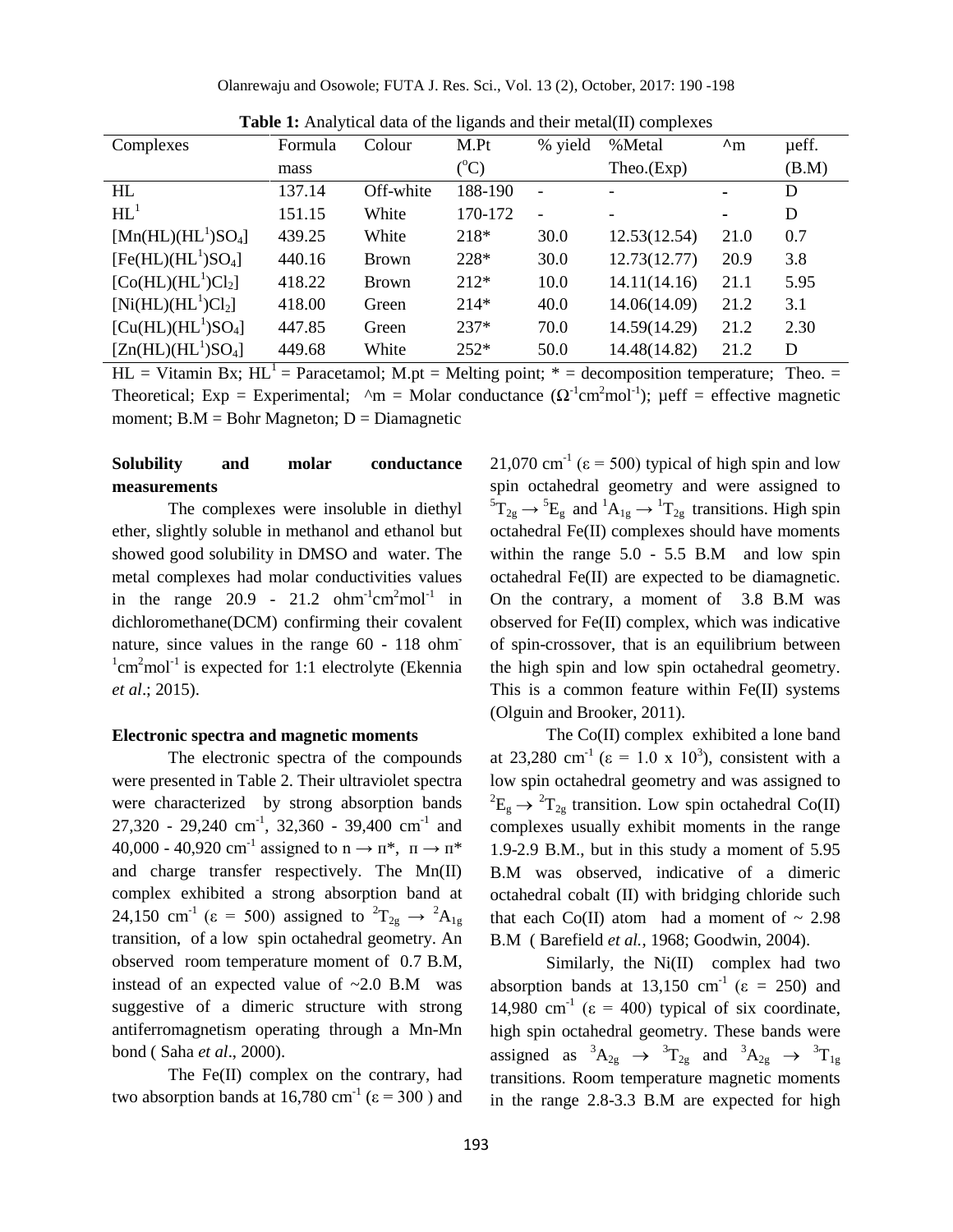spin octahedral Ni(II) complexes. Thus, an observed moment of 3.10 B. M corroborated this geometry (Ohtsu and Tanaka, 2004).

The Cu(II) complex expectedly had a single band at 14,960 cm<sup>-1</sup> ( $\varepsilon$  = 1000), typical of octahedral geometry, since octahedral Cu(II) complexes usually have lone band above 10,000  $cm^{-1}$  whereas tetrahedral Cu(II) complexes had their lone band below  $10,000 \text{ cm}^{-1}$ . The transition was assigned as  ${}^{2}E_{g} \rightarrow {}^{2}T_{2g}$  transition (Manonmani *et al*., 2011). A complimentary moment of 2.30 B.M was observed since mononuclear copper(II) complexes, regardless of stereochemistry usually

have moments in the range 1.9-2.20 B.M complex (Osanai et al., 2006).

The  $Zn(II)$  complex had its M $\rightarrow$ L CT transition at 12,840 cm<sup>-1</sup> ( $\varepsilon$  = 150) and 16,780 cm<sup>-1</sup>  $(\epsilon = 250)$  respectively since d-d transition was not possible. The complex was expectedly essentially diamagnetic with octahedral geometry (Raman *et al*., 2004).

 Conclusively, the ligands, Paracetamol and Vitamin Bx, were suitable designer ligands for formation of low spin complexes with strong magnetic interactions, that is, antiferro magnetism and spin crossover respectively.





**Figure1:** Proposed structure for the Co(II) and Mn(II) complexes



**Figure 2:** Proposed structure for Ni(II) and M(II) complexes: M= Fe, Cu and Zn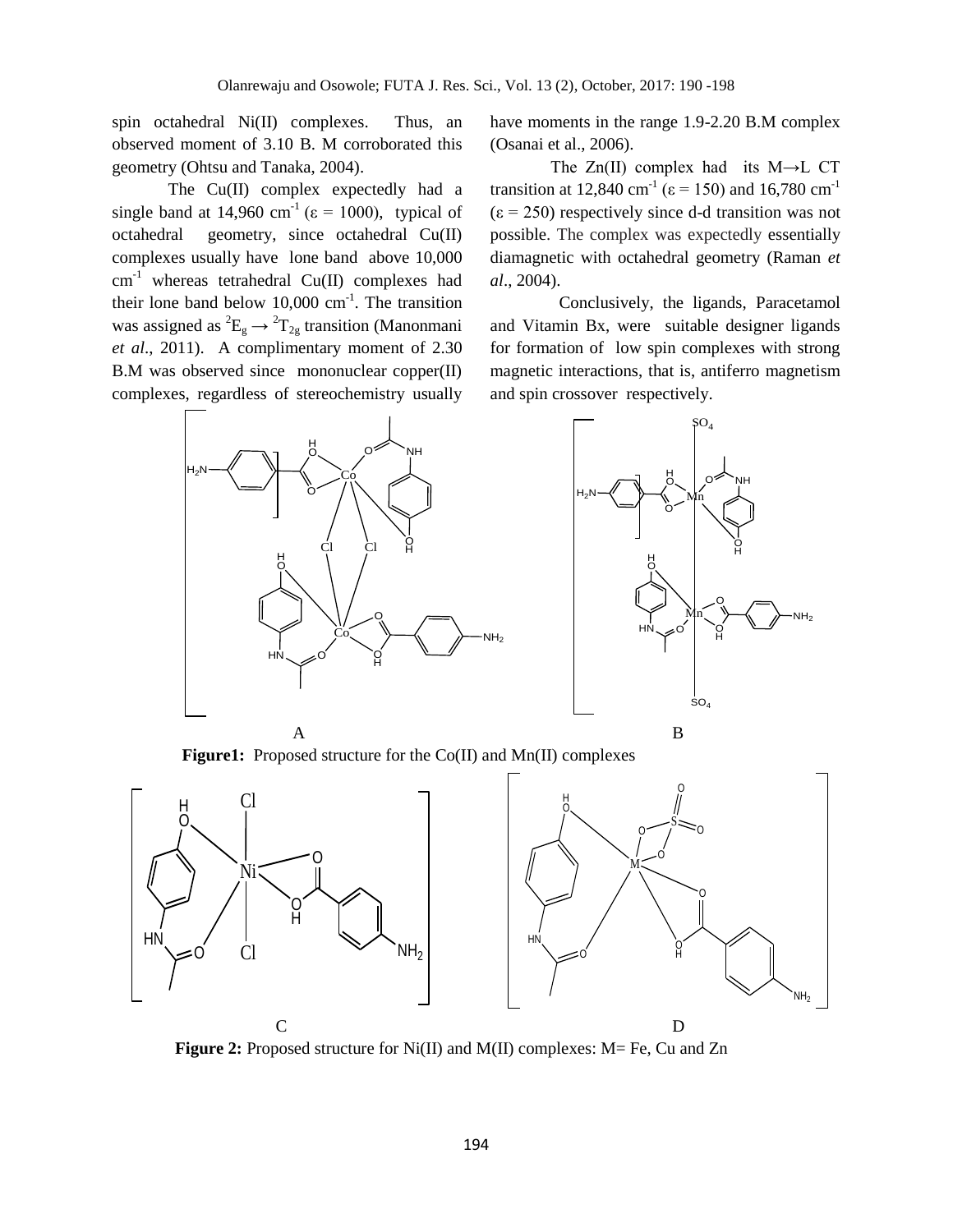#### **Infrared Spectra**

The relevant bands are presented in Table 2. The bands at 3360  $\text{cm}^{-1}$  and 3382  $\text{cm}^{-1}$  in Vitamin Bx and Paracetamol were assigned as υ(OH) (Osowole et al., 2014; Osowole et al., 2015c), while the bands at 3319 cm<sup>-1</sup>, 3457 cm<sup>-1</sup> and 3377 cm<sup>-1</sup> were assigned to  $v(NH)$  of Paracetamol and Vitamin Bx respectively (Sangita *et al*., 2012; Shipra *et al*., 2015). The v(OH) bands of both ligands, were observed shifted in the metal complexes to the range  $3368-3060$  cm<sup>-1</sup> due to coordination of the phenolic oxygen and carboxylate atoms of Paracetamol and Vitamin Bx to the metal ion respectively . In contrast, the υ(NH) bands were shifted in the metal complexes to  $3556 - 3060$  cm<sup>-1</sup> due to hydrogen bonding and not coordination since M-N-bands were not observed (Sayyed *et al*., 2014). The υ(C=O) bands of Vitamin Bx and Paracetamol were seen in the range 1657-1571 cm<sup>-1</sup> and 1649-1560 cm<sup>-1</sup>. These were bathochromic/hypochromic shifted in the metal complexes to the range  $1707-1541$  cm<sup>-1</sup> due to coordination (Beyramabadi *et al*., 2011). The observance of M-O bands in the metal complexes at  $690-650$  cm<sup>-1</sup>, further confirmed coordination. However, υ(M-Cl) was not observed because it was outside the range of the equipment.

**Table 2: Infra-red and electronic spectra data of the metal(II) complexes**

| Complex              | v(OH) | $v(NH_2)$         | $v(C=O)$          | $v(M-O)$ | Electronic spectra $(cm-1)$ |
|----------------------|-------|-------------------|-------------------|----------|-----------------------------|
| HL                   | 3360m | 3457s             | 1657s 1597s 1571s | -------  | 27,320<br>29,240            |
|                      |       | 3377m             |                   |          |                             |
| $HL^1$               | 3382m | 3319m             | 1649s 1610s 1560s | -------  | 32,890                      |
| $[Mn(HL)(HL1)SO4]$   | 3220m | 3465m             | 1630s 1602s 1579s | 669s     | 24,150 32,360 40,000        |
|                      |       | 3353m             |                   |          |                             |
| $[Fe(HL)(HL1)SO4]$   | 3214b | 3524m             | 1597s 1541s       | 650s     | 21,070<br>16,780<br>28,410  |
|                      |       |                   |                   |          | 40,130                      |
| $[Co(HL)(HL^1)Cl_2]$ | 3368b | 3556 <sub>b</sub> | 1653s 1608s 1560s | 657s     | 23,280 33,850 37,710        |
| $[Ni(HL)(HL^1)Cl_2]$ | 3289b | 3360b             | 1649s 1602s 1560s | 662s     | 13,150 14,980<br>39,400     |
|                      |       | 3319m             |                   |          |                             |
| $[Cu(HL)(HL1)SO4]$   | 3060b | 3060b             | 1701s 1612s 1571s | 690s     | 14,960 34,200<br>40,420     |
| $[Zn(HL)(HL1)SO4]$   | 3256b | 3314m             | 1707s 1679s 1573s | 655s     | 12,840 16,780<br>40,920     |
|                      |       | 3256b             |                   |          |                             |

 $HL = Vitamin Bx$ ,  $HL^{-1} = Paracetamol$ ,  $b = broad$ ,  $m = medium$ ,  $s = sharp$ 

#### **DPPH Free radical scavenging activity**

Antioxidants when present in the body may offer protection against cancers, alzheimer's and Parkinson's diseases (Halliwell *et al.*, 1984). DPPH acts by accepting an electron from test compounds, and gets converted into a stable molecule. In this study, it was observed that Co(II) and Zn(II) complexes had highest percentage inhibition of ~98% which was higher than that of the positive standard, Vitamin C, with an activity of `~88%. The scavenging ability of the metal complexes decrease in the order; Zn  $\sim$ Co> Ni> Mn>Fe> Cu. Thus, these compounds had potential as health protecting factor.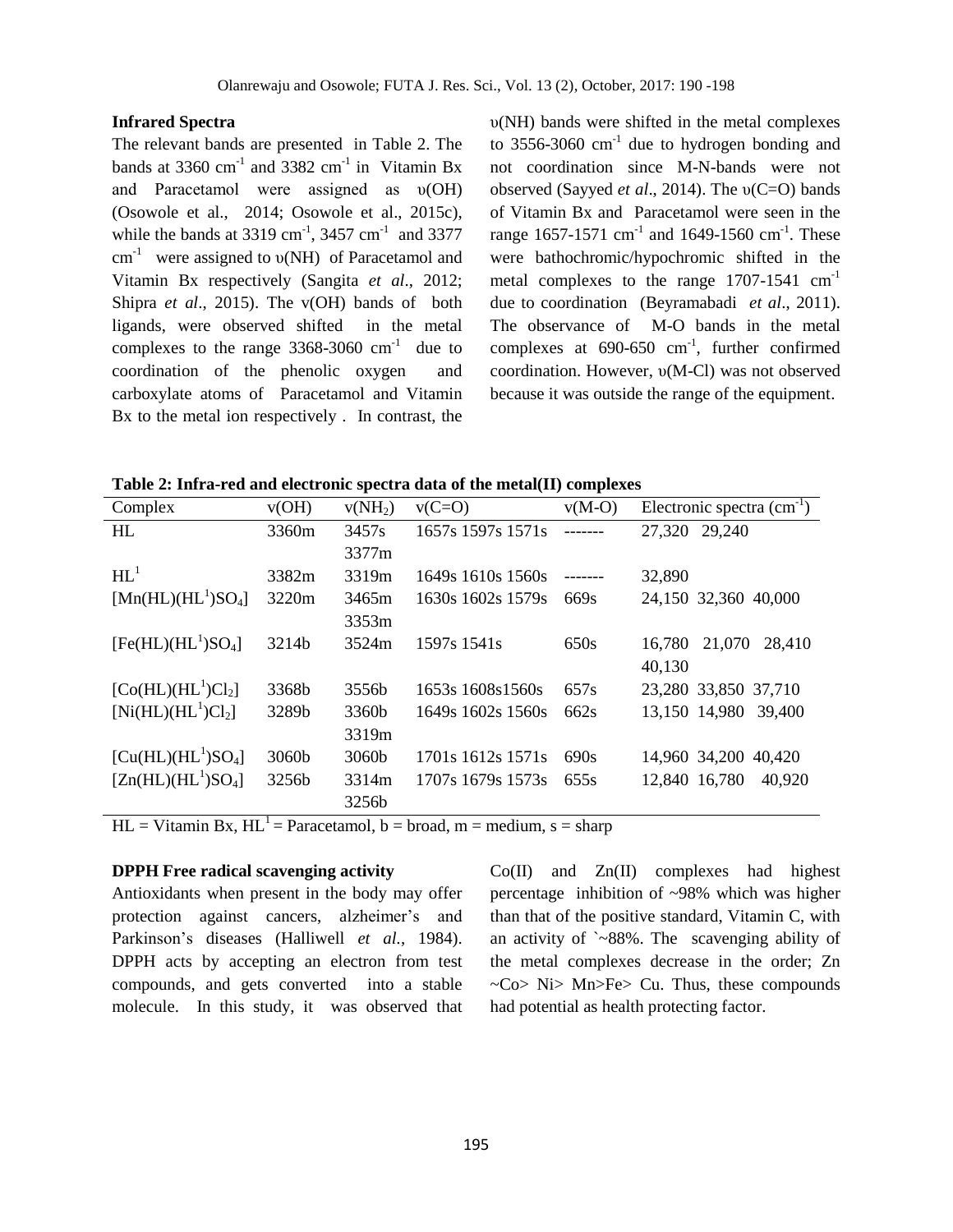| <b>Complex</b>                                     | $Average \pm SD$   | % inhibition |  |  |  |  |  |  |
|----------------------------------------------------|--------------------|--------------|--|--|--|--|--|--|
| $\overline{\text{[Mn(HL)(HL]} }$ SO <sub>4</sub> ] | $0.040 \pm 0.0027$ | 66.27        |  |  |  |  |  |  |
| $[Fe(HL)(HL1)SO4]$                                 | $0.038 \pm 0.0012$ | 63.53        |  |  |  |  |  |  |
| $[Co(HL)(HL^1)Cl_2]$                               | $0.059 \pm 0.0015$ | 98.33        |  |  |  |  |  |  |
| $[Ni(HL)(HL^1)Cl_2]$                               | $0.044 \pm 0.0012$ | 72.38        |  |  |  |  |  |  |
| $[Cu(HL)(HL1)SO4]$                                 | $0.019 \pm 0.0015$ | 32.03        |  |  |  |  |  |  |
| $[Zn(HL)(HL1)SO4]$                                 | $0.059 \pm 0.0006$ | 98.35        |  |  |  |  |  |  |
| Standard (Ascorbic acid)                           | $0.053 \pm 0.0026$ | 87.66        |  |  |  |  |  |  |

**Table 3: Antioxidant properties of the metal complexes**

 $HL = Vitami Bx$ ,  $HL^{-1} = Paracetamol$ ,  $SD = Standard Deviation$ , % = percentage

#### **CONCLUSION**

Some Mn(II), Fe(II), Co(II), Ni(II) Cu(II) and Zn(II) complexes of mixed drugs, Vitamin Bx and Paracetamol, were synthesized and characterized by solubility, percentage metal, melting points, room temperature magnetic moments, conductivity, infrared and electronic spectra measurements. All the metal complexes adopted 6-coordinate octahedral geometry and the conductance measurements revealed that they are non electrolytes. Furthermore the metal complexes were magnetically dilute, with the exceptions of  $Fe(II)$ ,  $Mn(II)$  and  $Co(II)$ complexes which exhibited spin-cross over and antiferromagnetism respectively. The antioxidant studies on the metal complexes showed that all the metal complexes had very good percentage inhibition in the range 98.35-63.53, with the exception of Cu(II) complex with the lowest percentage inhibition of 32.03, suggesting them as potential agents for chronic ailments risk reduction.

#### **ACKNOWLEDGEMENT**

The authors thanked the University of Ibadan, Ibadan, Nigeria and Bowen University, Iwo for a sabbatical leave and research chemicals/facilities respectively.

## **REFERENCES**

**Agbaje, O.B.A., Osowole, A.A., Malumi, E.O**

**and Wakil, S.M.** (2015). Synthesis, spectroscopic characterization,

antimicrobial and antioxidant properties of some metal(II) complexes of mixed ligands-Riboflavin and 4-aminobenzoic acid. Research and Reviews: Journal of Chemistry; 4(1): 1-7.

#### **Barefield, E.K., Busch, D.H and Nelson, S.M.** (1968). Cobalt and nickel complexes having

anomalous magnetic moments. Quarterly Reviews; 22:457.

- **Beyramabadi, S.A., Eshtagh-Hosseini, H., Housaindokht, M.R and Morsali, A.** (2011). Synthesis, experimental and theoretical characterization of Cu(II) complex of 2 chloropyrimidine. Sci. Res. Ess.; 6(20): 4341- 4346.
- **Cossins, E.A.** (2000). The fascinating world of folate and one-carbon metabolism. Canadian Journal of Botany; 78: 691-708.
- **Ekennia, A.C., Onwudiwe, D.C and Osowole, A.A.** (2015). Synthesis, Spectral, thermal stability and antibacterial studies of copper, nickel and cobalt complexes of N-methyl-Nphenyl dithiocarbamate. Journal of Sulfur Chemistry; 36(1): 96-104.
- **Goodwin, H.A.** (2004). Spin Crossover in Cobalt(II) Systems. Top. Curr. Chem.; 234:23- 27.
- **Green, J.M., Nichols, B.P and Matthews, R.G.** (1996). in Escherichia coli and Salmonella: Cellular and Molecular Biology, ed. Neidhardt,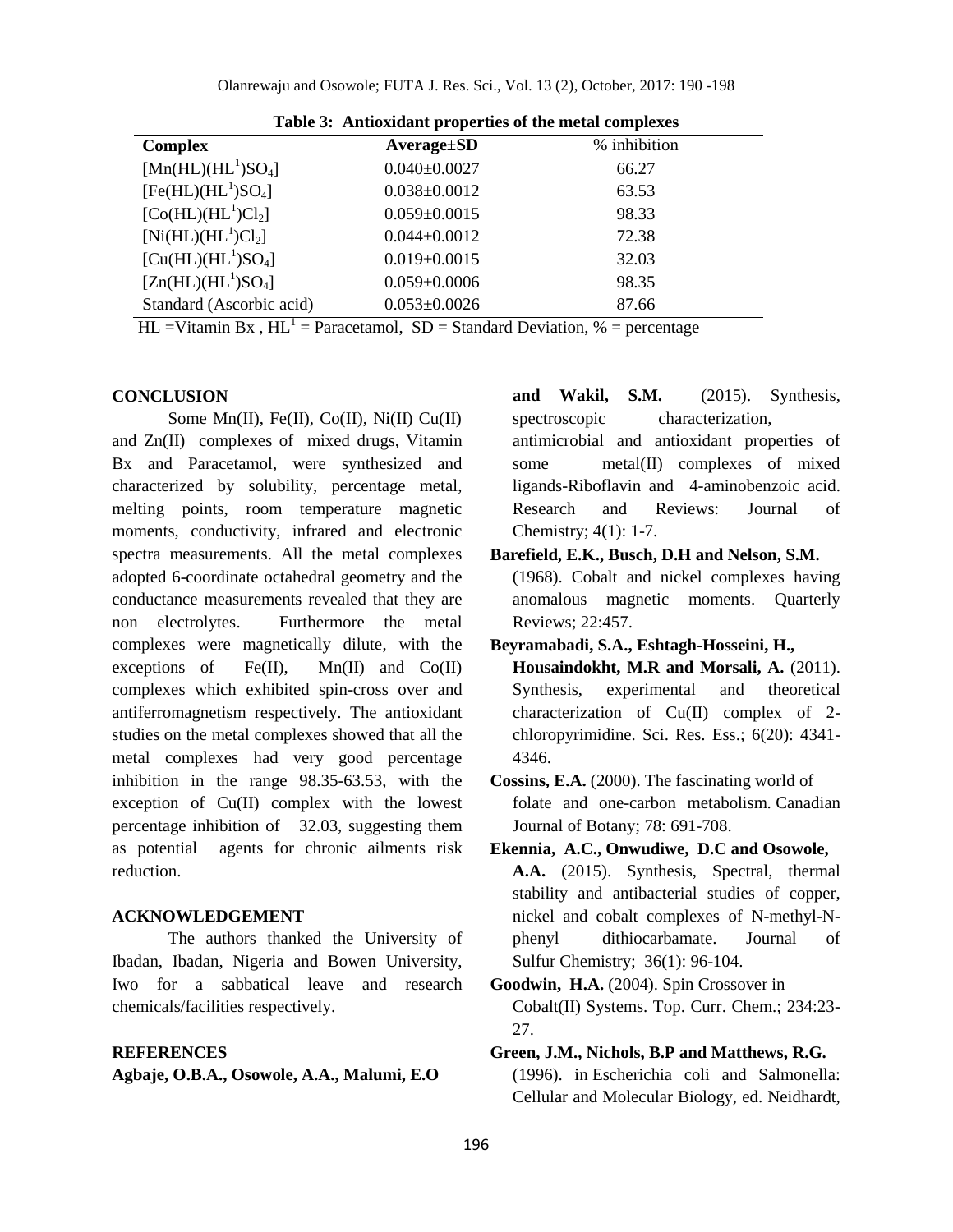F.C. (Am. Soc. Microbiol., Washington, DC), pp. 665-673.

**Halliwell, B and Gutteridge, J.M.C.** (1984).

Oxygen toxicology, oxygen radicals, transition metals and disease. Biochem Journal; 219: 1-4.

**Larson, A.M., Polson, J. and Fontana, R.J.**

(2005). Acetaminophen induced acute liver failure: results of aUnited States multicenter, prospective study. Hepatology; 42(6):1364–72.

#### **Levee, G.J., Sayre, R.M and Marlowe, E.**

(1981). P-aminobenzoic acid as a sunscreen and its behaviour on the skin. International Journal of Cosmetic Science; 3: 49-55.

**Manonmani, J., Thirumurugan, R.,**

**Kandaswamy, M., Kuppayee, M., Raj, S.S.S,Ponnuswamy, M.N., Shanmugan, G and Fun, H.K.** (2000). Synthesis of mononuclear nickel(II) and copper(II) complexes using compartmental ligands: X-ray and electrochemical studies. Polyhedron; 19: 2011-2018.

**Ohtsu, H and Tanaka, K.** (2004). Equilibrium of low- and high-spin states of Ni(II) complexes controlled by the donor ability of the bidentate ligands. Inorganic Chemistry;43(9): 3024-30.

**Olguín, J and Brooker, S.** (2011). Spin crossover active iron(II) complexes of selected pyrazole-pyridine/pyrazine ligands. Coordination Chemistry Reviews; 255: 203– 240.

# **Osanai, K., Okazawa, A., Nogami, T and**

**Ishida, T.** (2006). Strong ferromagnetic exchange couplings in Cu(II) and Ni(II) complexes with a paramagnetic tridentate chelate ligand, 2,2-bipyridin-6-yl tertbutyl nitroxide. America Journal of Chemical Society; 128:14008- 9.

#### **Osgood, P.J., Moss, S.H and Davies, D.J.G.**

(1982). The Sensitization of Near-Ultraviolet Radiation Killing of Mammalian Cells by the Sunscreen Agent Para-aminobenzoic Acid. Journal of Investigative Dermatology; 79(6): 354–7.

**Osowole, A.A., Agbaje, O.B.A and Ojo, B.O.** (2014): Synthesis, characterization and antibacterial properties of some heteroleptic metal(II) complexes of Paracetamol and Vanillin. Asian Journal of Pharmaceutical and Clinical Research; 7(3): 145-149.

# **Osowole, A..A., Malumi, E.O and Odutemu, A.E.** (2015a). Synthesis, Magnetic, Spectral and Antioxidant Properties of Some Metal(II) Mixed-Drug Complexes of Aspirin and Vitamin  $B_3$ . Research and Reviews: Journal of Chemistry; 4(1): 60-65.

**Osowole, A.A., Malumi, E.O., Wakil, S.M and Alao, O.K.** (2015b). Synthesis characterization, antioxidant and antimicrobial activities of some mixed-drug metal(II) complexes of Vitamins  $B_2$  and  $B_3$ . International Journal of Applied Medical Sciences; 1(2): 88- 97.

**Raman, N., Ravichandran, S and Thangaraja, C.** (2004). Cu(II), Co(II), Ni(II) and Zn(II) complexes of Schiff base derived from benzil-2,4- dinitrophenyl hydrazone with aniline. Journal of Chemical Society (Indian Academic Society); 4:116–215.

#### **Roberts, L.J and Morrow, J.D.** (2001).

Analgesic-antipyretic and anti-inflammatory agent sand drugs employed in the treatment of gout. In Gilman, Alfred; Goodman, Louis Sanford; Hardman, Joel G.; Limbird, Lee

E. Goodman & Gilman's the pharmacological basis of therapeutics. New York: McGraw- Hill;. pp. 687–732.

## **Saha, A., Majumda, P and Goswami, S.**

(2000). Low spin  $Mn(II)$  and  $Co(II)$  complexes of N-aryl-2-pyridylazophenylamines; New tridentate N,N,N-donors derived from cobalt mediated aromatic ring amination of 2- (phenylazo)pyridine. Crystal structure of manganese(II) complex. Journal of Chemical Society (Dalton Transactions) 11: 1703-1708.

## **Sangita, P.K., Farhad, M.A., Sania, S.,**

**MdZakir, S., Mohammad, A.H and Mohammad, S.A.** (2012). Study of Differential Scanning Calorimetry of complex